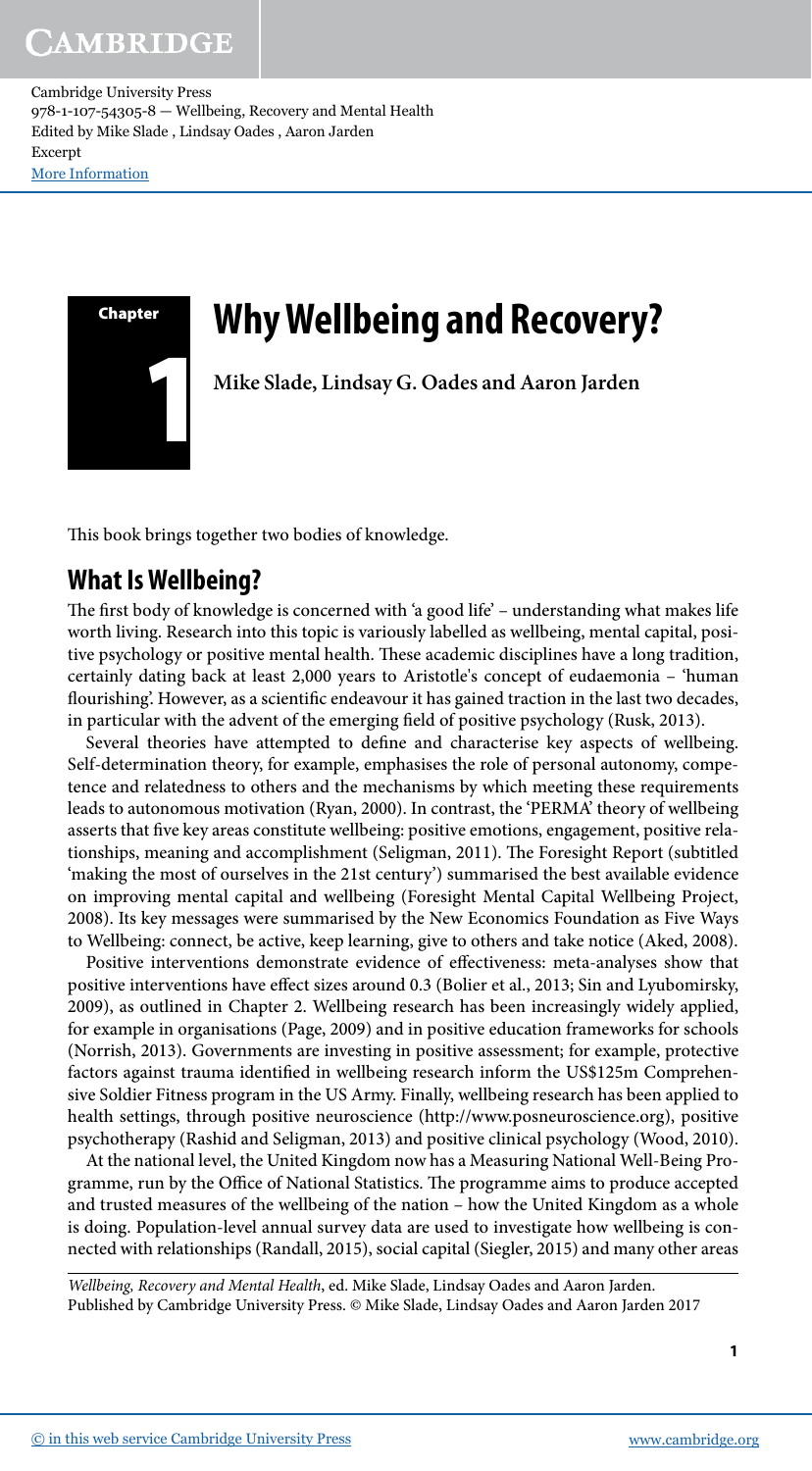**2 Chapter 1: Why Wellbeing and Recovery?**

 of life ( http://www.ons.gov.uk/ons/guide-method/user-guidance/well-being/publications/ index.html). This allows international comparison of wellbeing indicators (Randall, 2014).

# **What Is Recovery?**

The second body of knowledge is concerned with recovery in the context of mental illness. The notion of recovery has a long history in mental health services, traditionally understood as a 'return to normal'. A typical definition is that recovery involves full symptom remission, full- or part-time work/education, independent living without supervision by informal caregivers, and having friends with whom activities can be shared, all sustained for a period of at least two years (Libermann and Kopelowicz, 2002 ). However, in the past two or three decades a new understanding has emerged, which challenges the view that recovery involves a return to symptom-free normality. People personally affected by mental illness have become increasingly vocal in communicating what helps in moving beyond the role of 'patient'. Recovery has been defined as 'a deeply personal, unique process of changing one's attitudes, values, feelings, goals, skills, and/or roles' and 'a way of living a satisfying, hopeful, and contributing life even within the limitations caused by illness' (Anthony, 1993 ).

The new understanding of recovery therefore places far greater emphasis on subjective experience, and is the meaning of recovery which is used in this book.

### **Implementing Recovery Is Challenging**

The recovery approach has captured the policy ground internationally, as outlined in Chapter 3. Despite the international policy consensus, it has proved challenging to develop a recovery orientation in mental health services which gives primacy to the individual's understanding (Davidson et al., 2006). This is partly because the development of an empirical science of recovery lags behind policy. This mismatch is decreasing, as discussed in Chapter 3.

 However, we believe that another reason that translating recovery policy into clinical reality has proved problematic is that a recovery approach remains embedded in a clinical perspective. However described, recovery is defined in relation to illness. This inadvertently reinforces a view of otherness – that even in a recovery-oriented mental health system, people with mental health problems remain different from other people. The empirical evidence supports this concern. Globally, high levels of experienced and anticipated discrimination are identified by people living with schizophrenia (Thornicroft et al., 2009) and other diagnoses, such as depression (Lasalvia et al., 2013 ). Stigmatising views are also present, and persistent, in health professionals (Henderson, 2014). Despite modest decreases in stigmatising attitudes in the wider community following national anti-stigma campaigns (Evans-Lacko, 2014), stigma in mental health staff and service users remains high.

Stigma creates problems. For staff, even those working to support recovery, it is hard to let go of the assumption that their need is primarily to deal with illness, that is to do things, ideally with but if necessary to, the service user. Care planning therefore involves actions primarily by staff, not service users (Gilburt et al., 2013). Illness-specific interventions are developed for everyday problems, such as social skills training for people wanting a relationship, or Individual Placement and Support for people wanting a job (Slade, 2012). Strengths of individuals are far less visible than deficits, so specific interventions are developed to assess (Rashid and Ostermann, 2009), amplify (Oades and Anderson, 2012) and orient services (Rapp and Goscha, 2006 ) to strengths. People living with mental illness continue to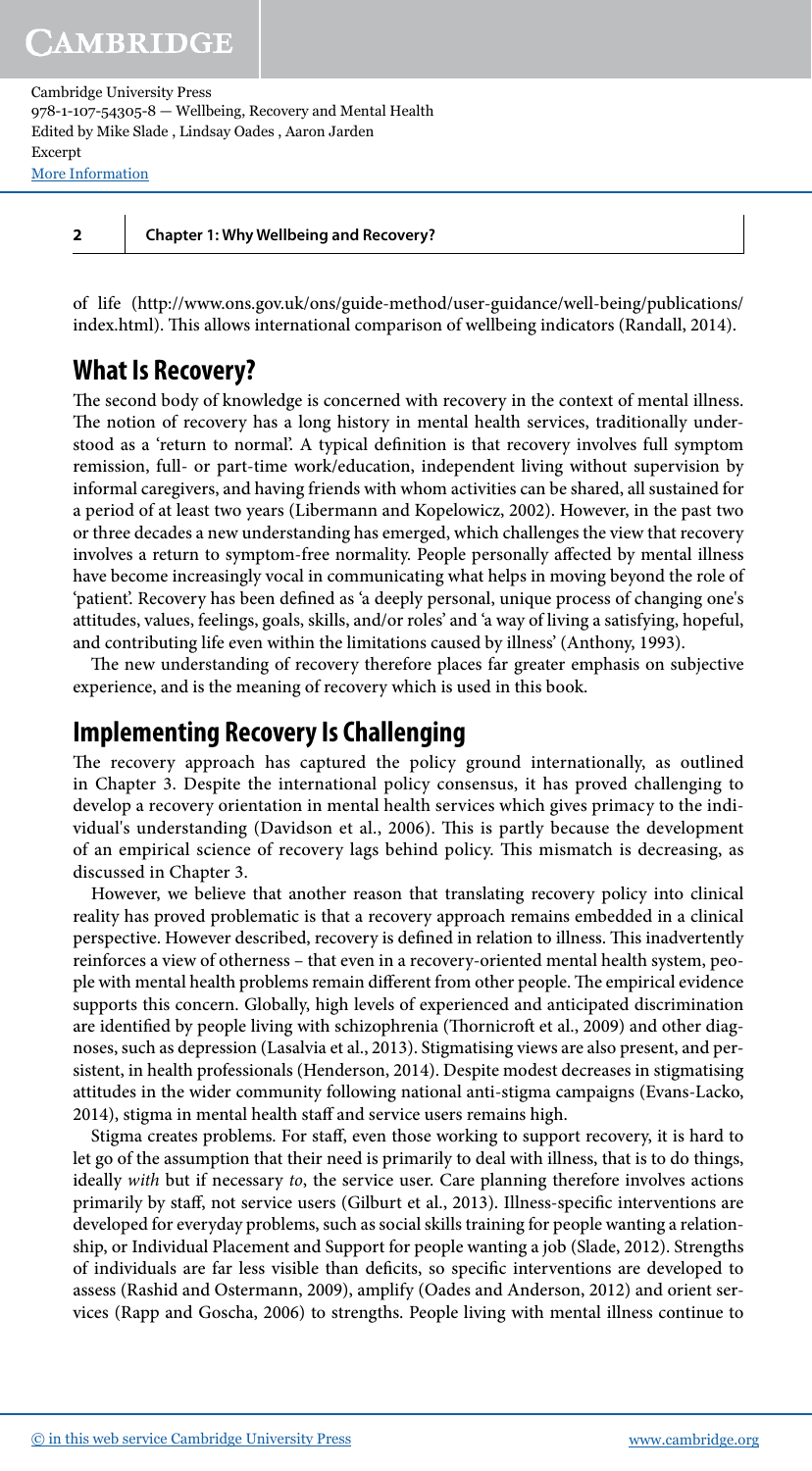**Chapter 1: Why Wellbeing and Recovery? 3**

live in social spaces defined by their illnesses, albeit the previous physical institution has been replaced by a 'virtual' institution (Priebe et al., 2005). A mental illness remains an 'engulfing' or 'enmeshing' identity.

# **The Intersection between Recovery and Wellbeing**

The focus of this book is on the overlap between these two bodies of knowledge.

Wellbeing and the positive psychology literature have focussed on *living well*. Traditional mental health services have focussed on *getting rid of illness*. The overlap is very limited, because illness-oriented clinical discourse is irrelevant to the concerns of most people (who do not have an illness to 'get rid of'). The recovery approach, by contrast, focuses on living well with illness. The emerging scientific evidence about recovery therefore has implications for wellbeing in the wider community, and wellbeing research applies to people with mental illness.

The integration of ideas from these two disciplines is not entirely novel. The established and empirically validated two-factor model of mental illness and mental health is outlined in Chapter 8. The use of positive psychology research to support psychological recovery is described in Chapter 9. The aim of this interdisciplinary book is to enhance this rapprochement between these two bodies of knowledge, by

- 1. identifying the points of connection, where similar if differently named concepts have emerged within both disciplines;
- 2. using analogical reasoning to extend thinking, in other words, to speculate how a research finding about wellbeing in the general population may also apply to people recovering with mental illness, and how a research finding about recovery may have wider societal relevance.

One benefit of the scientific method is that ideas are made explicit, and hence amenable to debate. To illuminate some of the challenges arising from the use of academic knowledge to help people to live as well as possible, we outline some of the emerging criticisms of recovery.

## **Critiques of Recovery**

 A summary of international best practice in supporting recovery (described further in Chapter 3) identified four domains: supporting personally defined recovery; working relationships; organisational commitment; and promoting citizenship. The first three domains are being actively addressed. However, progress in the fourth domain remains elusive. Promoting citizenship involves living a life beyond illness, as a productive and contributing member of society. It overlaps with ideas around social inclusion (the term used in Europe and Australasia) and community integration (the term used in North America).

 Critics of the recovery movement make the point that recovery as currently operationalised within mental health systems has several problems. It ignores issues of power (Morrow, 2012). It is political, maintaining neoliberalism (Braslow, 2013) and allowing continued denial of fundamental human rights (Forrest, 2014 ). Overall, recovery as a social justice movement has been hijacked by the mental health system (Mental Health "Recovery" Study Working Group, 2009).

This has led some commentators to link recovery with other struggles for power within society. In a wide-ranging book, Larry Davidson and colleagues show how recovery is linked to other social movements (Davidson et al., 2010). A recovery approach involves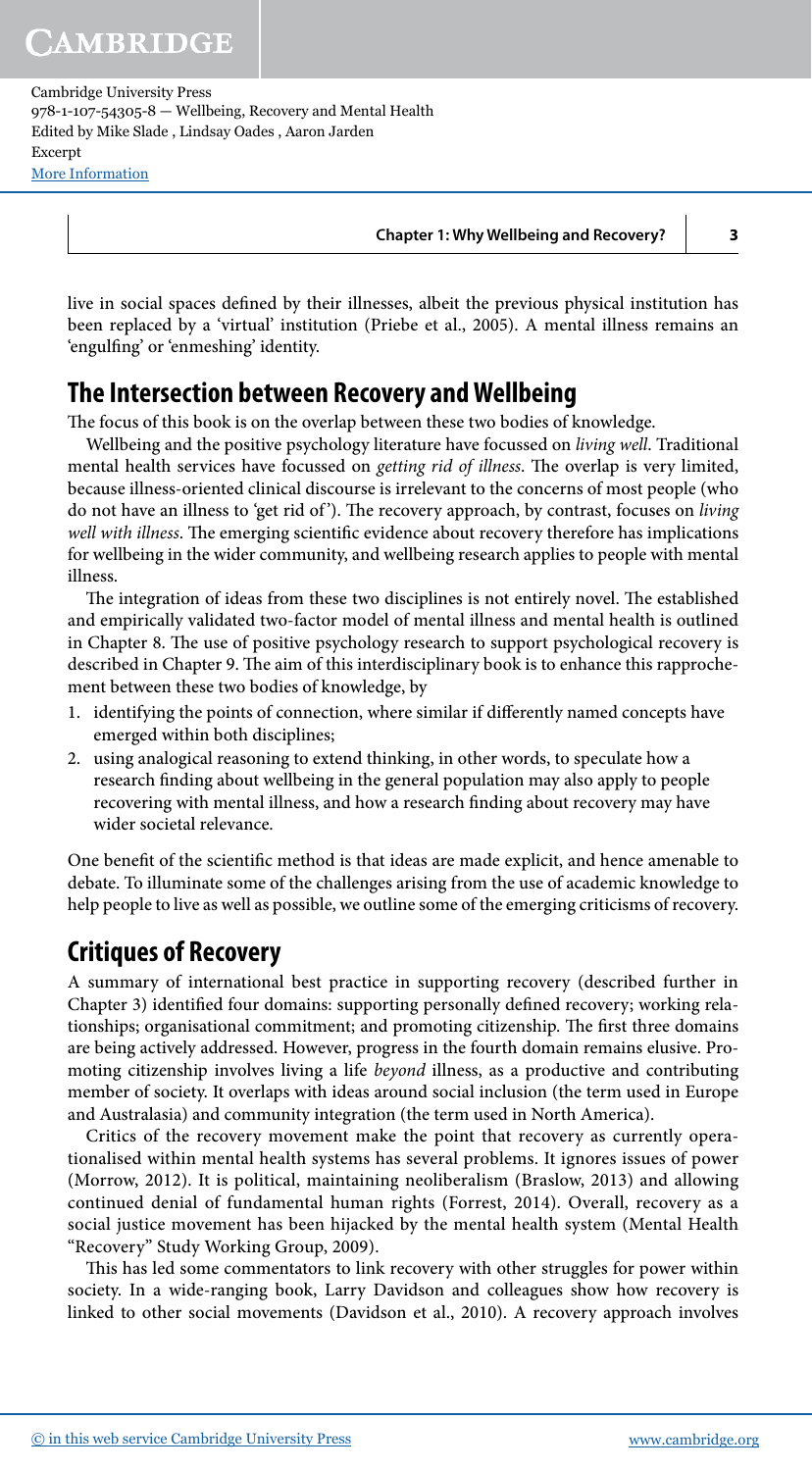# **CAMBRIDGE**

Cambridge University Press 978-1-107-54305-8 — Wellbeing, Recovery and Mental Health Edited by Mike Slade , Lindsay Oades , Aaron Jarden Excerpt [More Information](www.cambridge.org/9781107543058)

**4 Chapter 1: Why Wellbeing and Recovery?**

 fundamental changes in power, and thus links with other forms of identity politics (Slade, 2009). It involves a changed role for mental health professionals, from providers of treatment to political activists (Slade, 2010). However, power is rarely if ever given to groups – it is taken, through collective identity and empowerment. Historical examples include addressing racial segregation in the United States, obtaining voting rights for women in the United Kingdom and upholding rights for indigenous people in New Zealand and Australia. In relation to the mental health system, it is noteworthy that homosexuality ceased in 1974 to be classified as a mental illness not because of new scientific evidence, but because of protesters picketing the American Psychiatric Association's annual conventions.

Bill Anthony, in characterising the various approaches to defining and understanding recovery, proposed that they are united in their focus away from illness and towards personhood – his grandly named Transcendent Principle of Personhood summarised this as "People with severe mental illness are people" (Anthony, 2004 ). We have yet to witness the revolutionary phase of seeing people like us rather than people living with illness.

 One approach to supporting this revolution is to envisage what it might look like. We believe that a mental health system that was fully supporting recovery would look different in language, assumptions, theory base and working practices. It would have a natural focus on strengths. The focus of worker actions would naturally be around the person's goals – there would be no need for specific technologies to support patient-centred care. Just as much attention would be given to society as to the individual, so rights, entitlements and responsibilities would be the common discourse, rather than management, treatment and risk. The organisation would be focussed on supporting access to mainstream solutions to everyday problems, with treatments provided as a means, not an end. The consumer would be in charge, deciding whether to use different types of support – so services would need to be customer-focussed to survive.

This might seem a far-off goal, but we are optimistic. Just as the idea that homosexuality could be just part of the rich tapestry of life must have seemed a distant dream fifty or a hundred years ago, so we envisage a society in which mental health problems are an acceptable and in some ways valued part of human experience. People will need help and support, either intermittently or continuously, but their mental health experience no more defines them than their sexuality, gender, personality or any other aspect of their identity .

## **Aims of the Book**

This book has two aims. The mental health system is in the process of developing a deep understanding of recovery. The developing scientific evidence base of new technologies and approaches to support recovery has wider societal applicability. For example, the empirical evidence of benefit from the peer support worker role in mental health services has implications for other marginalised groups within society. The first aim of this book is to apply insights from recovery to the wider society.

The second aim is to consider what a mental health system would look like which started with the assumption that people with mental health problems are fundamentally like anyone else in society, with the same aspirations and goals. We believe that insights from wellbeing research – what everyone else needs for a 'good life' – are equally relevant to people with mental health problems. The aim is therefore to bring insights from wider research into the mental health system, by considering how mental health services should change if their goal is to support wellbeing.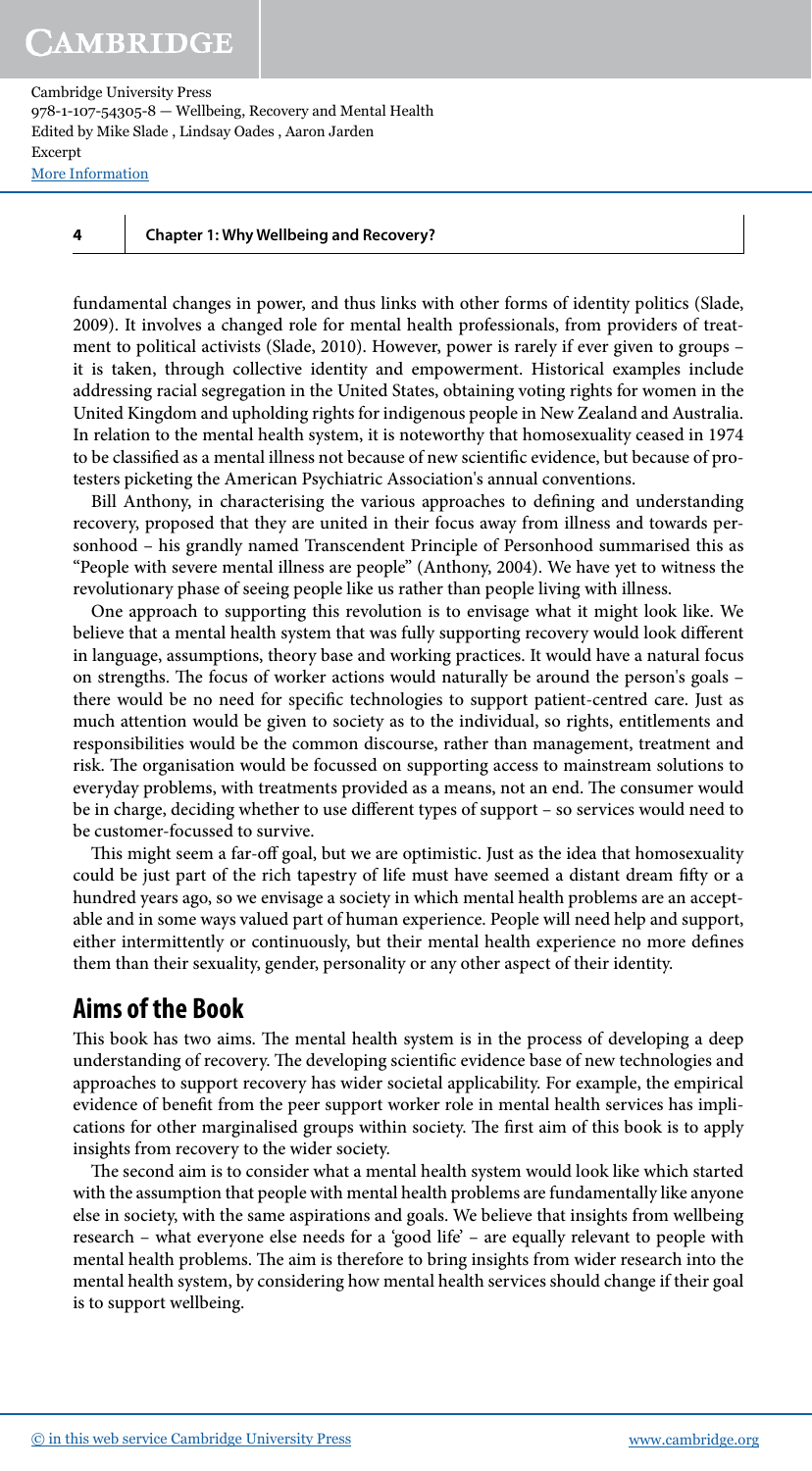#### **Chapter 1: Why Wellbeing and Recovery? 5**

The book is intended for an international readership. It will be of specific interest to two groups. Mental health service users, caregivers, workers and researchers will develop a better understanding of how wellbeing research can and should impact on clinical practice. Policy makers, researchers and community development stakeholders will develop a better understanding of how the methods of health services research illuminate some of the processes by which people with mental illness – and, by extension, other marginalised groups in society – can be supported to have lives worth living.

The book has three sections. In Section 1, contributors outline relevant theoretical foundations and conceptual frameworks for recovery and wellbeing. As noted, these are currently somewhat separate, so Section 1 makes linkages. In Section 2, contributors identify what mental health services might look like if wellbeing research is drawn in. In Section 3, contributors describe the implications of recovery and wellbeing research and related practises for the wider society.

#### References

- Aked, J., Marks, N., Cordon, C., & Thompson, S. (2008). Five ways to wellbeing: The evidence. London, UK: New Economics Foundation.
- Anthony, W. (2004). The principle of personhood: The field's transcendent principle. Psychiatric Rehabilitation Journal, 27, 205.
- Anthony, W. A. (1993). Recovery from mental illness: The guiding vision of the mental health system in the 1990s. Psychosocial Rehabilitation Journal, 16, 11-23.
- Bolier, L., Haverman, M., Westerhof, G., Riper, H., Smit, F., & Bohlmeijer, E. (2013). Positive psychology interventions: A meta-analysis of randomized controlled studies. BMC Public Health, 13 –119.
- Braslow, J. (2013). The manufacture of recovery. Annual Review of Clinical Psychology, 9, 781-809.

Davidson, L., O'Connell, M., Tondora, J., Styron, T., & Kangas, K. (2006). The top ten concerns about recovery encountered in mental health system transformation. Psychiatric Services, 57 640-645.

- Davidson, L., Rakfeldt, J., & Strauss, J. (2010). The roots of the recovery movement in psychiatry. Chichester, UK: Wiley-Blackwell.
- Evans-Lacko, S., Corker, E., Williams, P., Henderson, C., & Thornicroft, G. (2014). Effect of the Time to Change anti-stigma campaign on trends in mental-illness-related public stigma among the English population in 2003–13: An analysis of survey data. Lancet Psychiatry, 1, 121–128.
- Foresight Mental Capital Wellbeing Project ( 2008 ). Mental capital and wellbeing: Making the most of ourselves in the 21st century (Final Project Report). London, UK: Government Office for Science.
- Forrest, R. (2014). The implications of adopting a human rights approach to recovery in practice. Mental Health Practice, 17, 29-33.
- Gilburt, H., Slade, M., Bird, V., Oduola, S., & Craig, T. K. (2013). Promoting recovery-oriented practice in mental health services: A quasi-experimental mixed-methods study. BMC Psychiatry, 13, 167.
- Henderson, C., Noblett, J., Parke, H., Clement, S., Caffrey, A., Gale-Grant, O., et al. (2014). Mental health-related stigma in health care and mental health-care settings. Lancet Psychiatry, 1, 467-482.
- Lasalvia, A., Zoppei, S., Van Bortel, T., Bonetto, C., Cristofalo, D., Wahlbeck, K., et al. (2013). Global pattern of experienced and anticipated discrimination reported by people with major depressive disorder: A cross-sectional survey. Lancet, 381, 55-62.
- Libermann, R. P., & Kopelowicz, A. (2002). Recovery from schizophrenia: A challenge for the 21st century. International Review of Psychiatry, 14, 242-255.
- Mental Health "Recovery" Study Working Group (2009). Mental health "recovery": Users and refusers. Toronto, Ontario: Wellesley Institute.
- Morrow, M., & Weisser, J. (2012). Towards a social justice framework of mental health recovery. Studies in Social Justice, 6, 27-43.